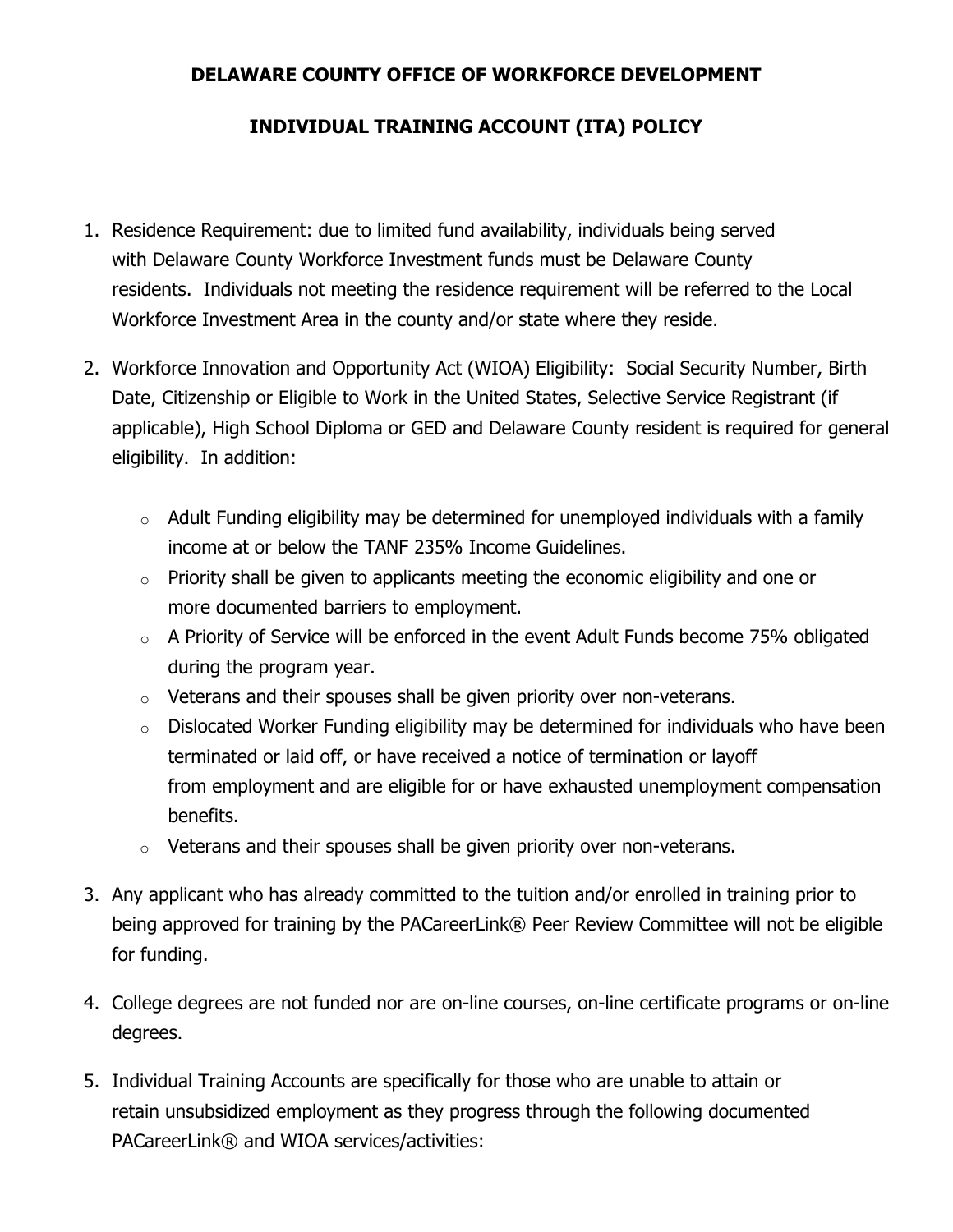- $\circ$  Orientation; within six months of application date
- $\circ$  Intensive job search; minimum of four weeks (with documentation)
- o Career Assessment and Counseling Meetings
- o Job Search Employability Workshops; determined by assessment specialist
- o Begin your Individual Employment Plan
- $\circ$  TABE Survey Test; need a minimum of eighth grade reading and math levels
- o WIA Eligibility Determination
- o Visit three Schools and complete Individual Funding Request Form (IFR)
- $\circ$  Return IFR to Career Consultant within 30 days of receipt
- 6. A PACareerLink® Peer Review Committee reviews all applications for Individual Training Accounts for final approval. Consideration for funding is based on a point system. All plus  $(+)$ points and minus points are calculated to arrive at the total points scored. A minimum of ten points is required for approval. Points may be scored on the following criteria:
	- 1. Employment Related Activities
	- 2. Economic Need
	- 3. Suitability
	- 4. Assessment
- 7. Course selection must be oriented to the obtainment of full-time, unsubsidized, permanent employment in a Delaware County High Priority Occupation (**see Delaware County High Priority Occupation List**). The course selection must appear on the Statewide List of Eligible Training Programs/Providers for the program year in which your training will start. The list can be viewed on the PA CareerLink website

## **https://www.pacareerlink.pa.gov/PaCareerLink/Index.htm.**

- 8. The maximum amount payable by the Delaware County Office of Workforce Development (DCOWD) on your behalf will not exceed \$5,000.00 or the actual cost of tuition whichever is less. **This is a once in a lifetime award**.
- 9. Application for Student Aid (FAFSA) and receipt of your Student Aid Report (ISAR) is mandatory (if the program qualifies). Pell, PHEAA and other related grants, including funds provided by your former employer, must be exhausted prior to any payment made by DCOWD. Applications for Student Aid can be obtained through the training provider, Delaware County PA CareerLink Offices<sup>®</sup> and the Free Application for Student Aid website **www.fafsa.ed.gov**. Failure to comply with the Student Aid application process will jeopardize the payment of DCOWD funds on your behalf.